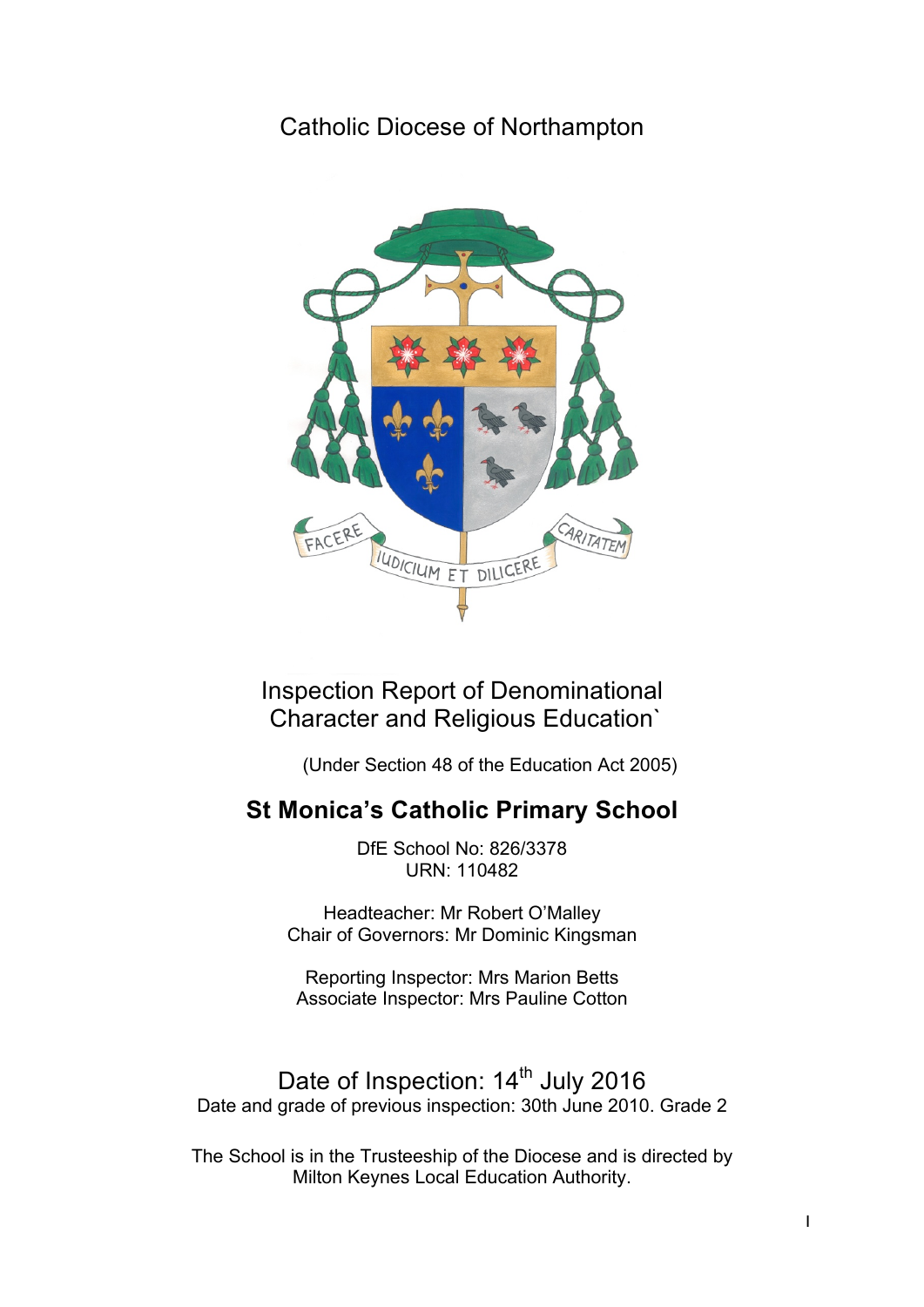### **Information about the school**

St Monica's is a large primary school for pupils aged 3 to 11 years. The number on roll is 456 including 41 part-time pupils attending nursery. 60% of pupils are baptised Catholic. The school serves the parish of St Augustine's. Pupils come from a broad socio-economic range of backgrounds. The majority of pupils are from minority ethnic groups. The proportion of pupils who are eligible for pupil premium (extra government funding for disadvantaged pupils) is lower than the national average. The senior leadership team has changed recently with the headteacher appointed from January and the deputy and religious education leader starting their roles last September.

### **Key grades for inspection**

| __             |         |                         |                   |
|----------------|---------|-------------------------|-------------------|
| 1: Outstanding | 2: Good | 3: Requires improvement | 4: Unsatisfactory |

### **Overall effectiveness of this Catholic school.** Contact the Catalogue of the Crade 2

St Monica's school is a good school which is moving forward at a fast rate to develop even further its Catholic life and religious education. It has a strong Catholic ethos with dedicated leadership from the headteacher, deputy and governors. Relationships and respect between all staff and pupils are very good and demonstrate the school's Catholic ethos. One pupil explained "we are all friends here". The Mass, worship and prayer are central in the school's life. Pupils' spiritual, moral, social and cultural development is outstanding and this is reflected in their behaviour and positive attitudes. Pupils are proud of their school and feel valued, respected and listened to. Religious education (RE) has a high profile and is led by an enthusiastic and dedicated leader who is supporting and guiding teachers thoroughly through the initial stages of the school's new RE strategies. Pupils make steady progress in this subject throughout their school life.

### The school's capacity for sustained improvement The school's capacity for sustained improvement

The school has an excellent capacity for sustained improvement. The new senior leadership team, from the basis of rigorous monitoring and evaluations, has already set in motion new strategies to develop the school in its Catholic life and RE. Staff are being trained to understand these improvements and their roles in undertaking them. They are visiting other schools to see and understand these strategies in practice. The school has already begun benefitting from the initial actions that are taking place and, within time, these improvements will becoming embedded within school practices. More improvement developments are being planned. Governors are very supportive and regularly review the benefits of any changes being undertaken.

The school has made good progress with the improvements recommended in the last report. RE is monitored regularly through lesson observations and book scrutiny with detailed feedback to teachers outlining strengths and development points. Books are now well marked with improvement points. Through following these suggestions pupils are now given opportunities to extend their learning. Assessments are now made regularly and a thorough analysis of the results are being made to aid future predictions of individual pupil's target attainment. The school has also developed its provision for the Catholic life, and extended the range of the richness of pupils' experiences. A mission day has been held involving staff, parents and governors encouraging pupils to learn a wide variety of extra skills. Pupils have also attended the Christian based "Help not Harm" trip to Oxford.

The school's self-evaluation is derived from rigorous monitoring by the headteacher, deputy and RE subject leader who thereby gain a very good overall view of the school's strengths and development needs. The inspectors concurred with the judgements made by the school. All staff are willing to improve their skills through training opportunities. The school remains dedicated to continuing their effective Catholic partnership with other Catholic schools which benefits all.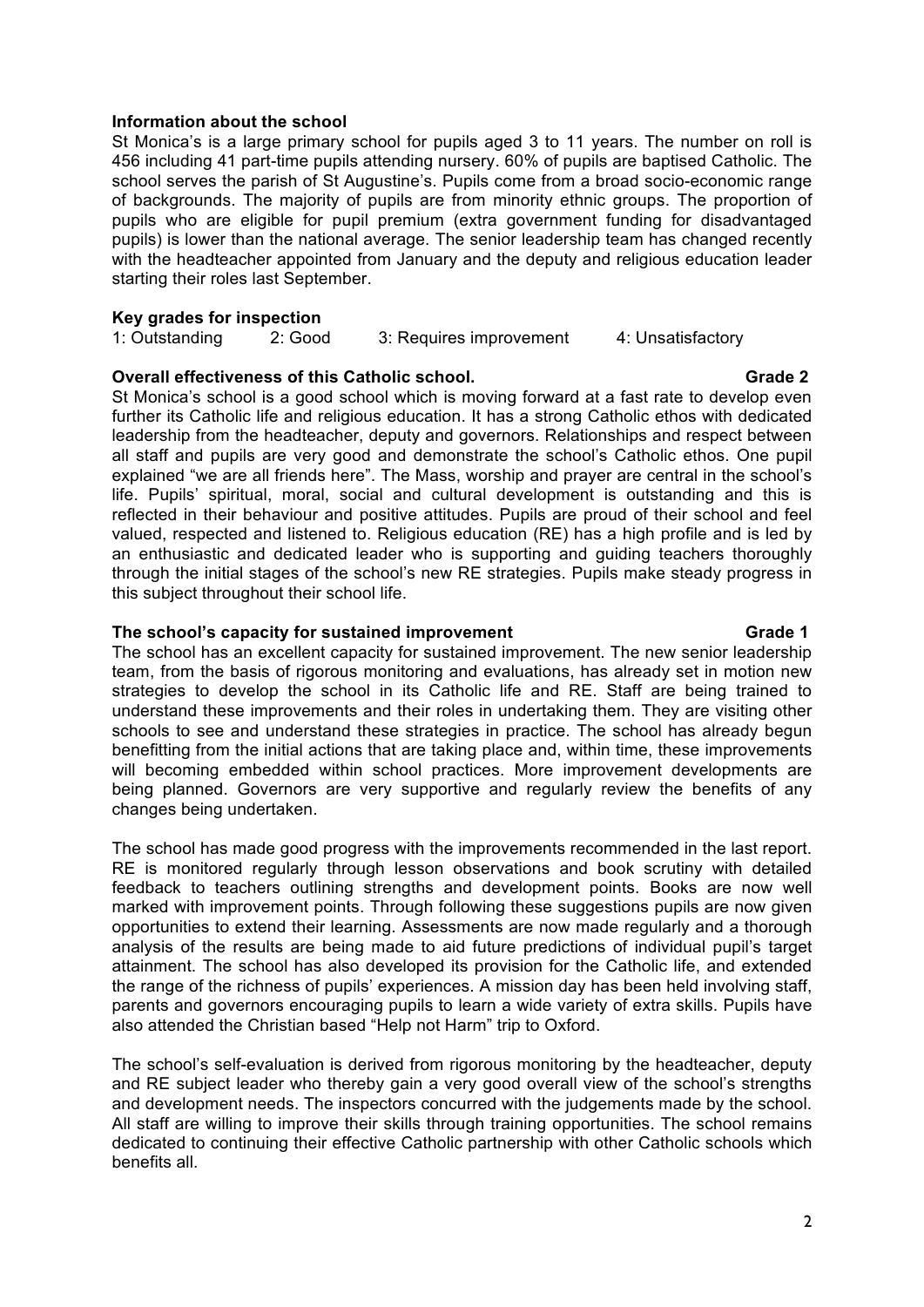### **What the school should do to improve further**

- include ongoing teacher and pupil targets into each round of monitoring so that successful improvements in RE teaching can be assessed and teachers' expectations for pupils' achievement raised
- further develop pupil spirituality by the promotion of enriched prayer and worship opportunities through effective links with the parish and wider community.

### **Outcomes for pupils Grade 2** and **Contract Contract Contract Contract Contract Contract Contract Contract Contract Contract Contract Contract Contract Contract Contract Contract Contract Contract Contract Contract Contrac**

Pupils benefit well from the school's Catholic ethos. Their growing awareness of their Catholic faith is effectively fostered as is their understanding of how to live this out in their lives by following the example of Jesus. This is reflected in pupils' good behaviour and positive attitudes to learning. Pupils particularly praised the inclusivity of the school who welcomes all, no matter what their faith or cultural backgrounds. Pupils understand the importance of key celebrations throughout the liturgical year and are reflective and interested in the beliefs of others. Relationships reflect Christian respect and concern for others. Pupils willingly undertake responsibilities especially as members of the School Council. They support many local and global charities and often plan and organise games to raise money. Pupils praise their teachers who listen to them and help solve their problems. Pupils show an understanding of the need to forgive and be forgiven and mentioned this in relation to the behaviour expectations of the school and as part of being "restorative friends". Their achievements are recognised and celebrated.

Prayer has a very high profile within school life and all pupils respond well, participating respectfully and with ease. Worship contributes well to pupils' spiritual and moral development. Pupils enjoy worship especially when visual material and drama is used to enhance the message. Their high quality of singing enriches the experience. Pupils assist with worship but are not yet given opportunities to prepare and plan their own liturgies and so take more ownership of this important activity. A children's chaplaincy team has been formed to participate more fully in future planning and delivery of liturgies. Pupils know many set prayers and have written prayers for class prayer books and as part of their RE displays.

Chaplaincy provision has an effective impact on the spiritual and pastoral support of staff, pupils and parents. Pupils are aware how to access any help if they have a problem and are certain of a positive response. The individual needs of children are well-catered for by experienced staff, exampled in the "Treasure Box" group observed when pupils related examples of how their confidence had increased through these activities.

Pupils make steady progress in RE and the majority achieve the expected levels and some achieve higher. They are developing a sound knowledge of the Catholic faith. RE outcomes compare favourably with other core subjects. Most pupils enjoy their religious education lessons especially when given practical and creative tasks to motivate and consolidate their learning. They also appreciate the opportunities to discuss their own ideas and opinions with others. They identify RE as extremely important and mentioned that exploring understanding of the parables "helps us to think about our actions more deeply". RE books are extremely well presented and evidence a good variety of written work.

## **Leaders and managers Grade 2** and the control of the control of the control of the control of the control of the control of the control of the control of the control of the control of the control of the control of the con

The strong Catholic identity permeates the school's daily life. A clear powerful vision is effectively demonstrated by the school's drive for continuous improvement to increase the richness of pupils' Catholic life experiences and also for the pupils to achieve their full educational potential. The mission statement "Let Trust, Respect and Love live here" is known and understood by the whole school community who strive to live this out in their respect and daily dealings with each other. The leadership know the school's major strengths and inspire staff to take on board challenging developments. Governors are kept informed as to the progress of the new initiatives in the school and many visit regularly. Links